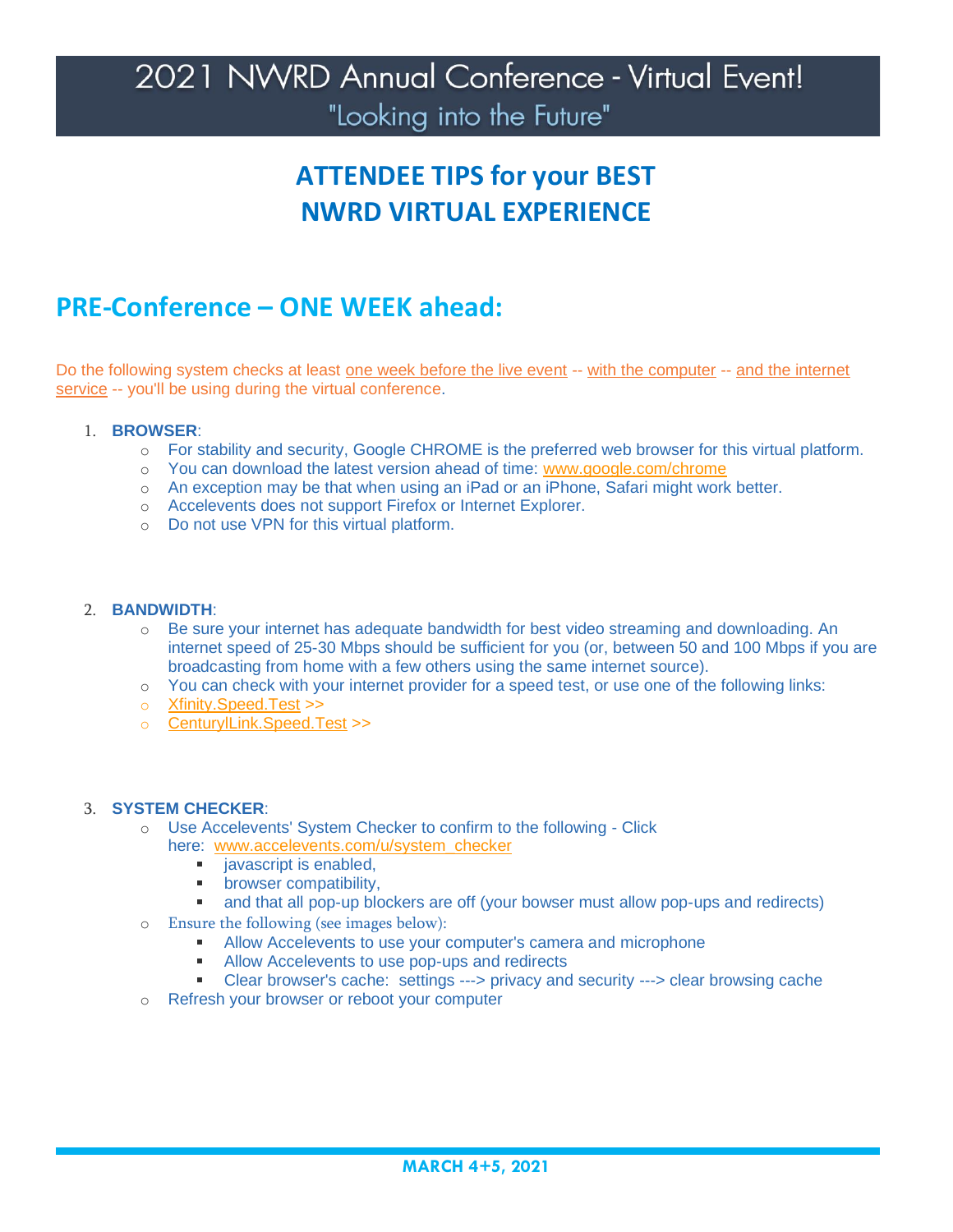#### *Figure 1 - Allow Accelevents to use your camera and microphone*





*Figure 1 - Clear browser's cache: settings ---> privacy and security ---> clear browsing cache*



*Figure 2 - Allow Accelevents to use pop-ups and redirects*

**MARCH 4+5, 2021**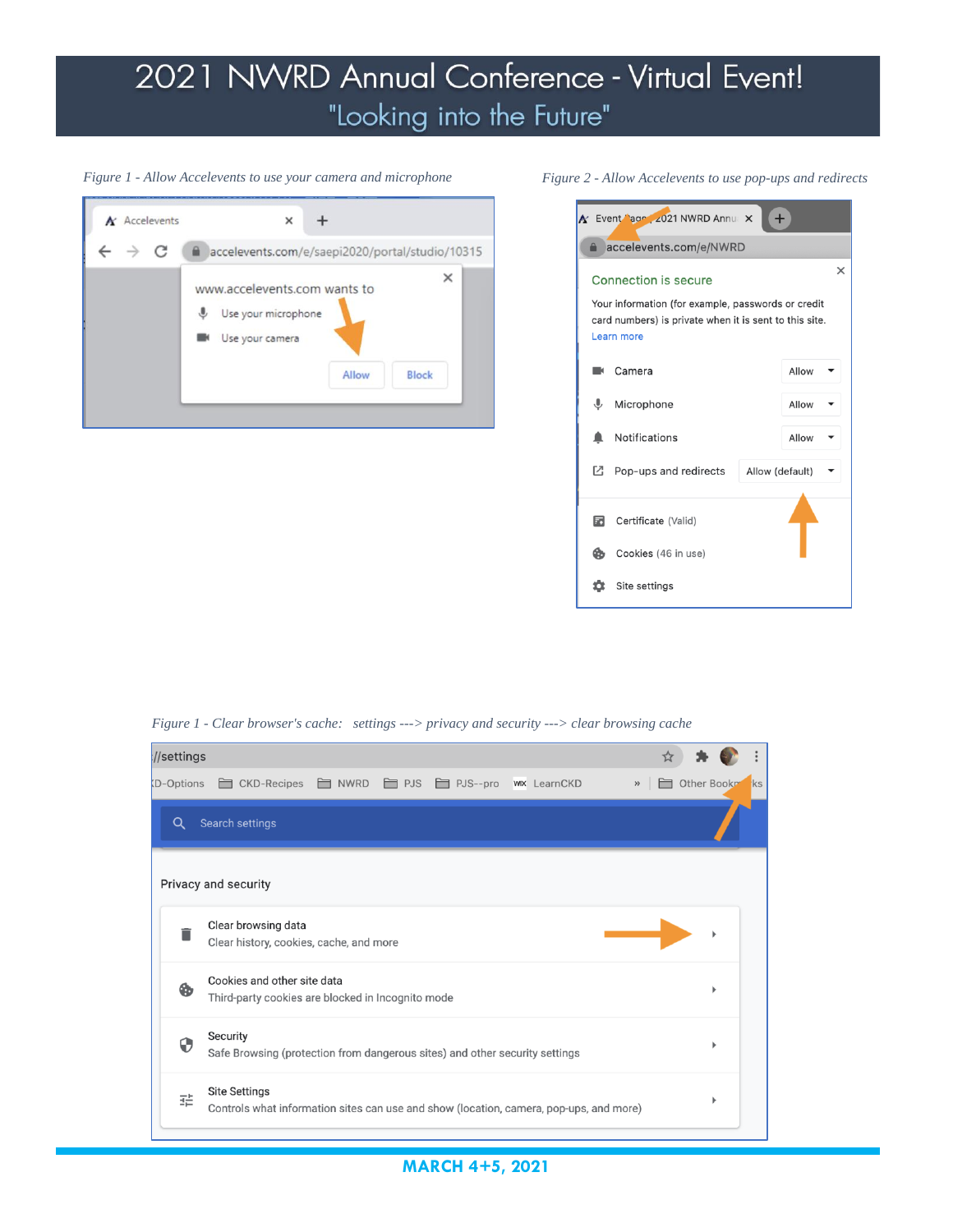### **Event Day – ONE HOUR Early:**

- NWRD is broadcasting LIVE from Pacific Time Zone This is especially important if you live in a different region
- Login to the virtual event ONE HOUR early (check-in time 6:30am) to familiarize yourself with the virtual layout - Note: the platform won't allow entry earlier than this.
- You must use your registration email address to create a password.
- Once you are in:
	- o set up your profile, including a headshot photo, short bio and contact info
	- o download / print handouts
	- o read speaker bios, browse library lounges
	- o briefly check out the Expo booths (there'll be plenty of time to return for more engagement)
	- o meet-up with other attendees!
- Be sure to catch co-chairs Erin and Gretchen at 7:30am, as they will give a virtual tour of the platform!

### **MID-Conference:**

- Engage in live polling, live Q+A, videos, downloads, and web links with the Speakers, Exhibitors, and Poster presenters
- Try to keep your questions concise If your questions aren't covered in the allotted time, they will be forwarded to the presenter for a post-conference response
- Visit the Expo Booths to interact with Exhibitors and Poster Presenters at breaks between the speaker presentations and during the Virtual Happy Hour Exhibits on Thursday evening
- You'll automatically be enrolled in the platform's "EXPO Challenge" -- the more you engage and network at the Expo booths during the two days, the more points you earn, for a grand prize at the end of the conference (see EXPO Challenge Rules)
- Remember to periodically get up and move as you listen and watch the presentations
- Consider earphones if it's more conducive to your listening environment
- Professional Tech Support will be on deck visit the NWRD Help Desk booth inside the EXPO Hall if assistance is needed during the event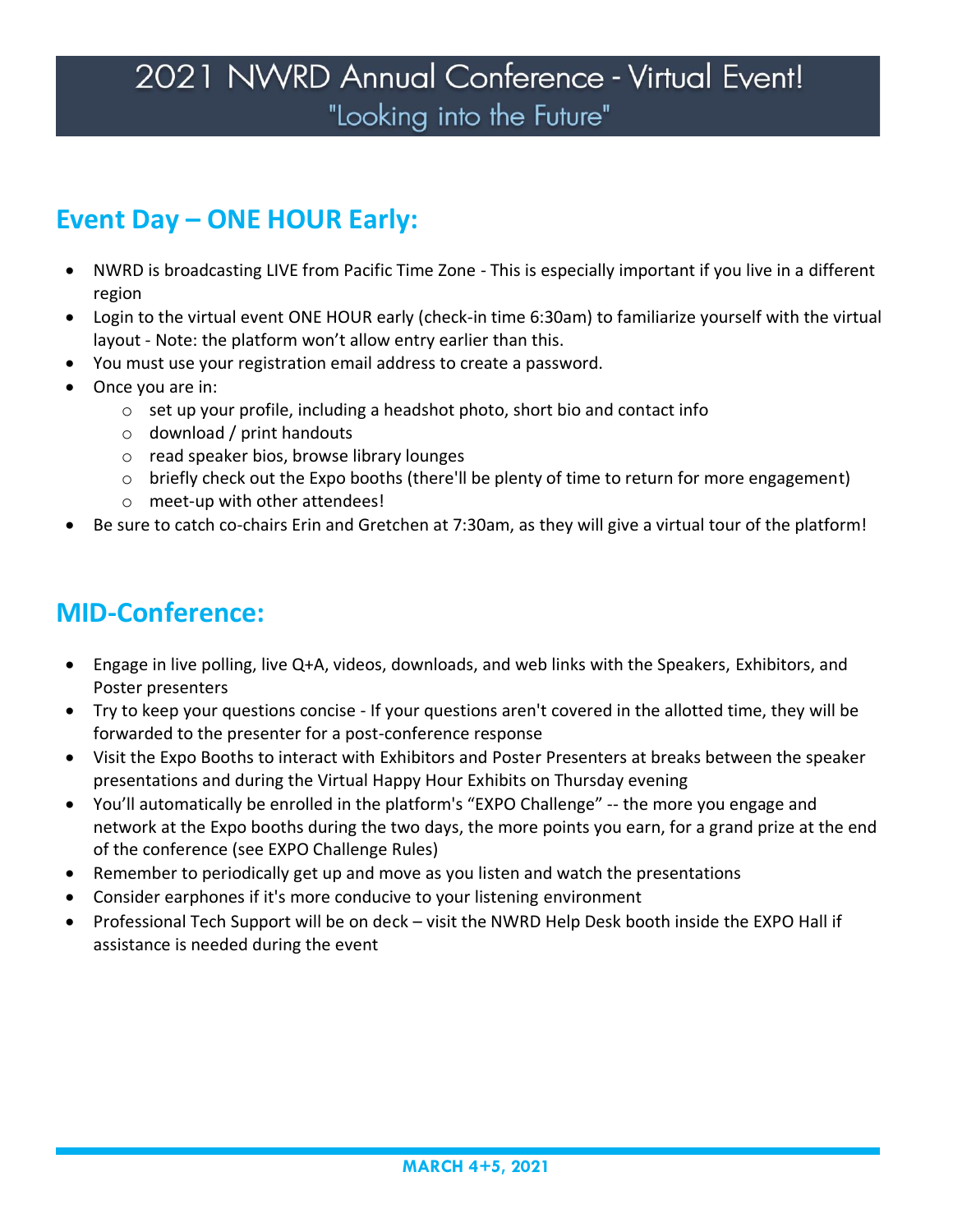## **POST-Conference:**

- Use the password given at the end of the conference to login to NWRD website to complete the Evaluation form - www.nwrdonline.org
- After clicking the submit button, you'll be automatically directed to the CPEU certificate page, where you can download / print the certificates you've earned
- Registration fee includes the following, based on the conference day/s you purchased:
	- o Contact information of Speakers, Poster Presenters, and Exhibitors
	- o 90-day post conference recordings of speaker presentations

#### **e-Networking:**

- Plan on e-Networking with other attendees!
	- $\circ$  e-Networking can enhance your learning experience by sharing best practices, discussing what you learned, and exploring recommendations for your practice
- Attendees should login ONE HOUR early on event day to create a profile, including headshot photo, short bio, and contact information
	- o See below for preferred profile settings, so that attendees will be able to search online for each other to meet-up, video chat, or text during the virtual event.
	- o Bring your interactive self!

| <b>Accept Meeting Requests</b>                           |  |
|----------------------------------------------------------|--|
| <b>Accept Direct Messages</b>                            |  |
| <b>Offline Email Notifications</b>                       |  |
| <b>Hide Contact Info from Exhibitors</b>                 |  |
| Hide Profile Info From People                            |  |
| Allow calls and videos from attendees not connected with |  |